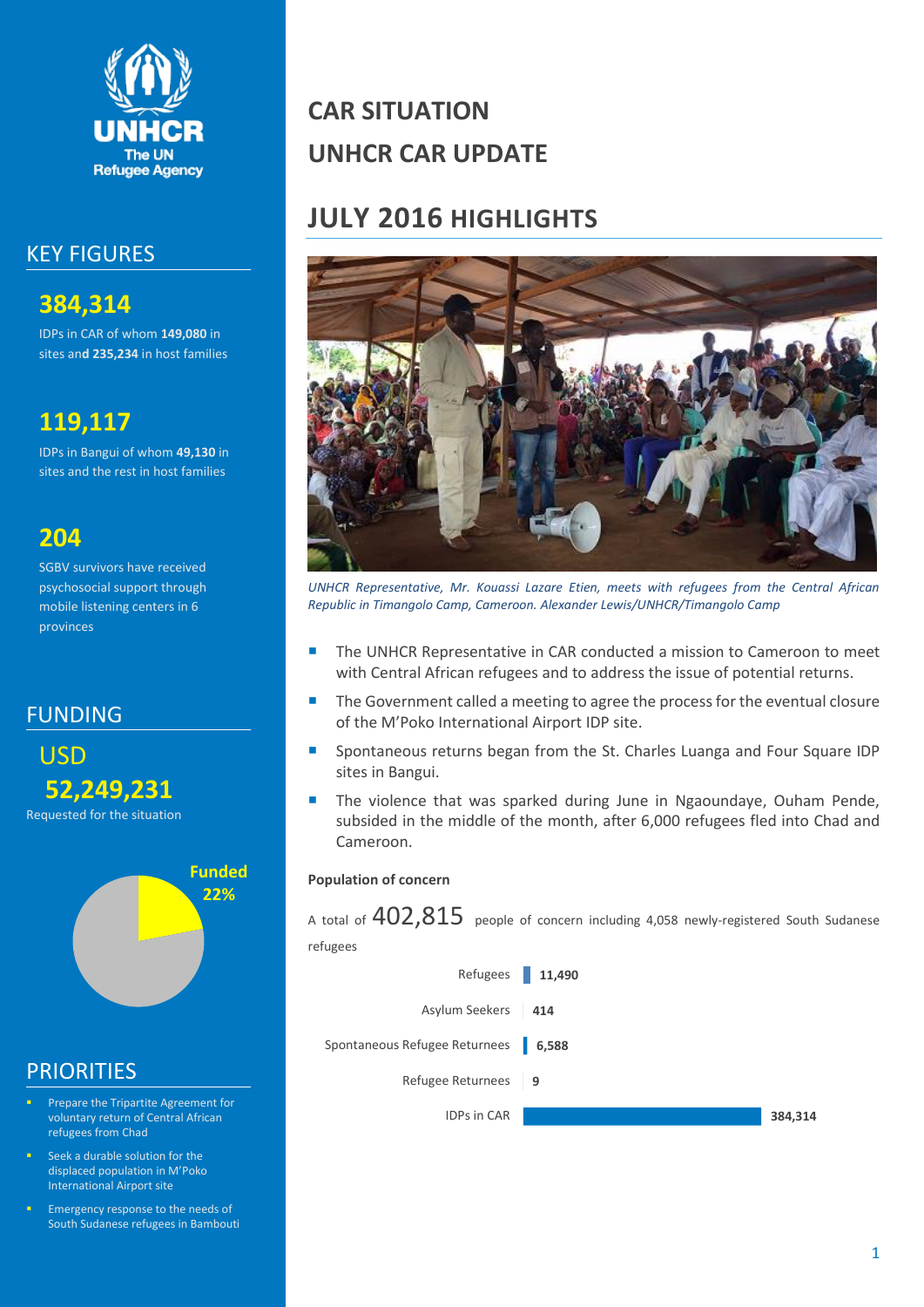### **RECENT DEVELOPMENTS**

On Friday, 22 July, the Minister for Social Affairs and National Reconciliation, Mrs. Virginie MbaÏkoua, convened a meeting with the humanitarian community to discuss the return of IDPs from the site at M'Poko International Airport, Bangui. Finding a more permanent solution to move away from this site, at which 28,000 IDPs live in tents less than 50 metres from the runway, has been a priority since the new government assumed office. During the meeting, it was agreed that a profiling exercise would be conducted, and four working groups were constituted to address: security; communications; social cohesion, and basic social services.

The framework for the return of displaced persons living in the M'Poko International Airport site was agreed at a meeting on 22 July. The committee tasked with relocation and returns created four separate sub-committees to focus on: security; communications; social cohesion, and basic social services. UNHCR and IOM were nominated by the Humanitarian Coordinator to lead discussions with the Government of CAR. UNHCR is playing a lead role as the principal conduit between the government and the population of concern.

#### **Security**

**Zemio**: The presence of Lord's Resistance Army (LRA) elements in the south-east of the country continued to impact security. On 6 July, two transport vehicles carrying children home from school for holidays were ambushed, with all goods stolen and two children kidnapped. The LRA was also responsible for the abduction of eight individuals returning from a MINUSCA training event in Obo. The attack took place 13km outside the town, and those captured were subsequently released later the same day.

**Ouham Pende**: A well-known Anti-Balaka leader, Benjamin Bodoro (a.k.a. Humble) was assassinated in Ngaoundaye on 10 July 2016, leading to fears of a resurgence in violence in the area just as the June unrest was petering out. The perpetrator, a well-known criminal named Ali, also stole a large number of arms during the assassination.

**Bambari**: Following a number of cases of armed robbery targeting refugees during the second half of the month, UNHCR met with the community leaders and agreed to temporarily halt movement between Pladana Ouaka Camp and Bambari. At the beginning of July, Bambari was subjected to ongoing fighting between opponents of General Ali Darrass and those loyal to him. Initial estimates suggest that 13 people were injured and at least 10 killed, though the final toll may be higher.

#### **Consequence on humanitarian work**:

Kaga-Bandoro: An ICRC convoy was attacked in Ngoumourou, 35km from Kaga-Bandoro on the road to Ouandago. Assailants believed to be from an ex-Seleka group stole money, communications equipment, and other items, though staff were not physically harmed.

#### **Consequence on civilians**:

Kabo: Approximately 50 armed Foulata Peuhls under the command of Amadou Rebo withdrew into the bush near Kabo at the beginning of the month. This came after a number of incidents in Ouandago, Batangafo and Bambari. The presence of this armed group created new protection concerns, with the local population left unable to safely access their fields and crops, and two civilians (including a 13-year-old child) killed in crossfire.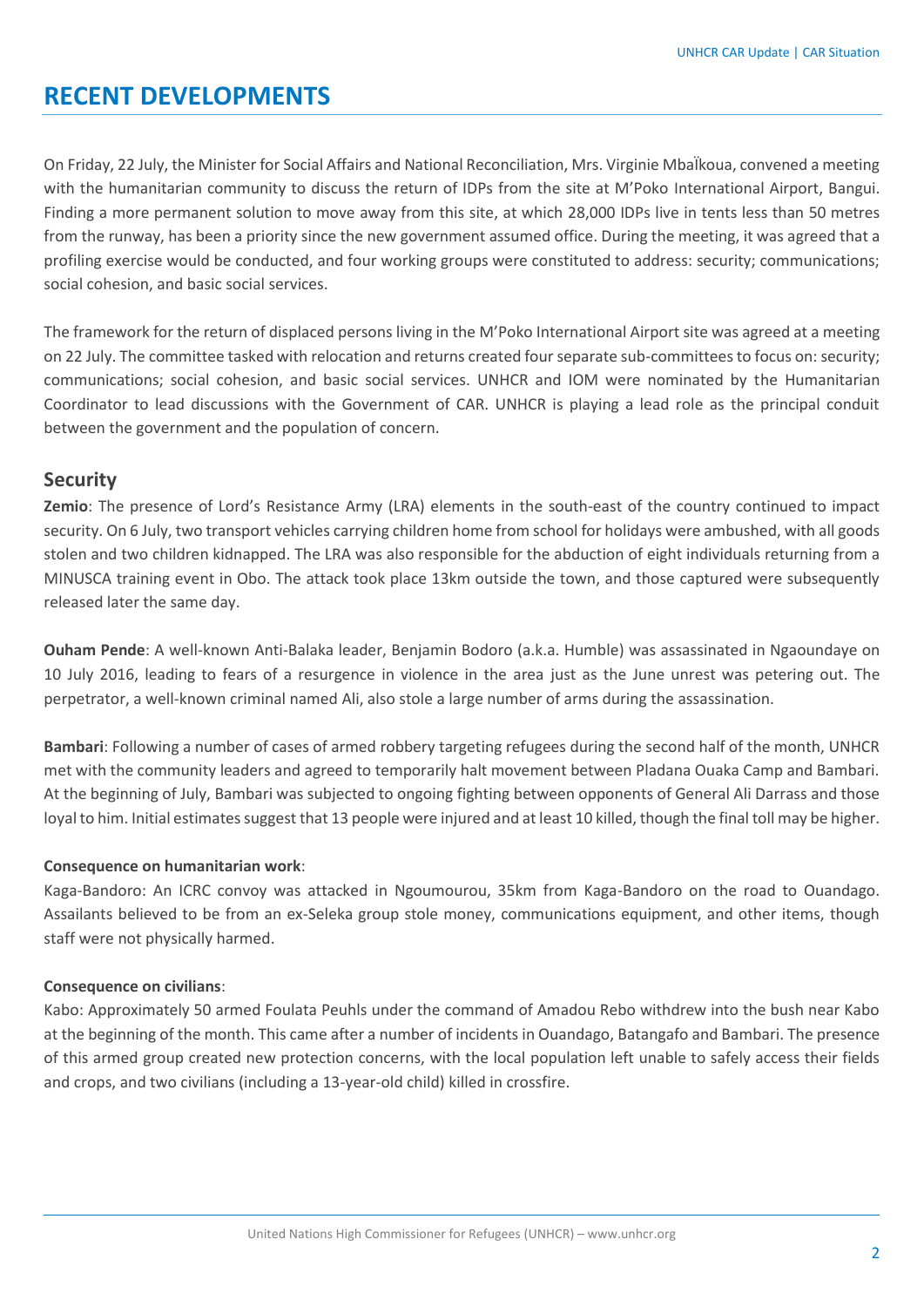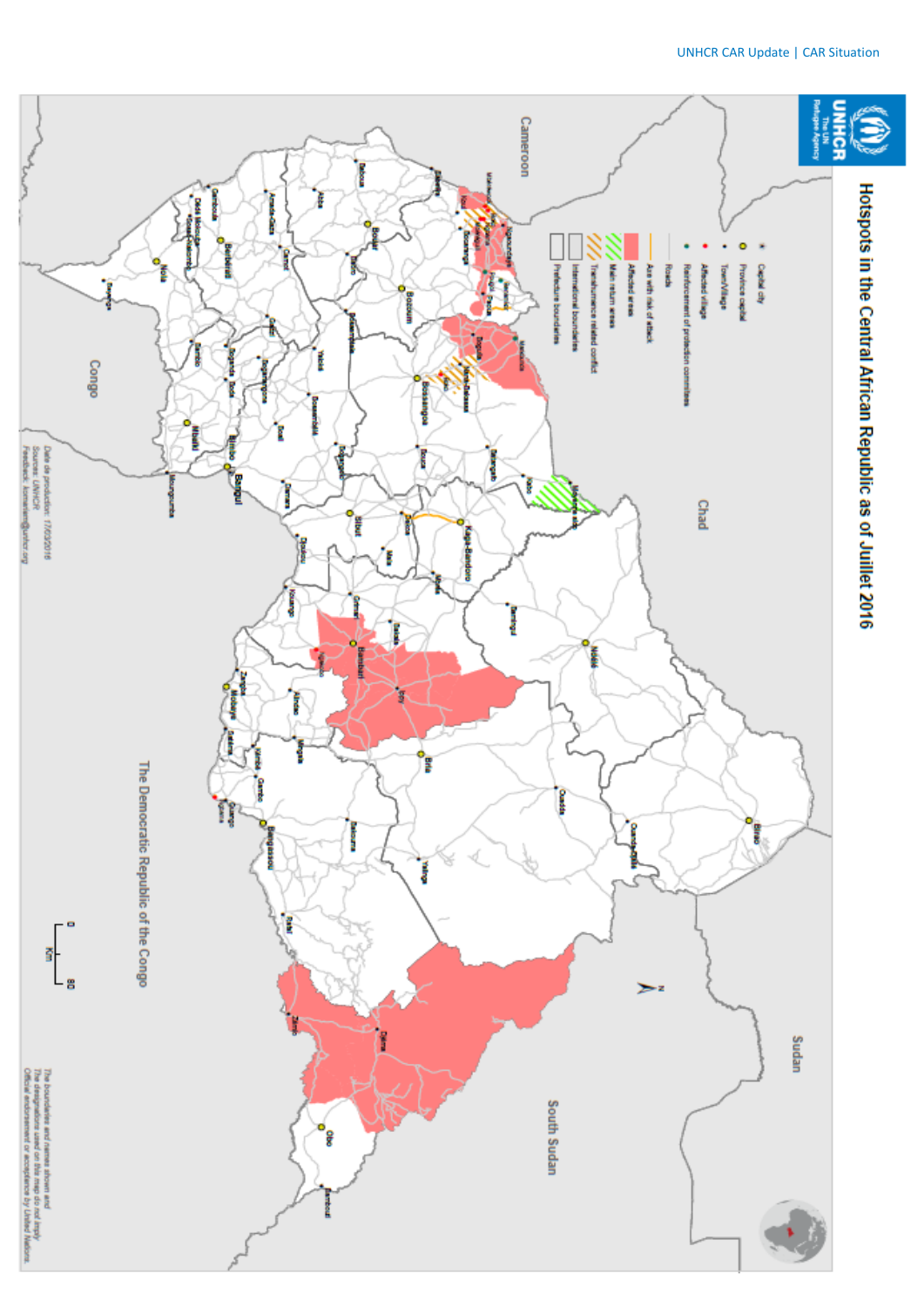### **Operations**

The UNHCR Representative in Central African Republic, Kouassi Lazare Etien, conducted a mission to Cameroon during the last week of July. The mission provided a welcome opportunity to meet with Central African refugees, to observe the conditions in which they are living, and to begin discussing their future voluntary return. In Timangolo Camp, some 45km from the border with CAR, refugees from the Peuhl community confirmed that they would like to return in the future, but that they had some reservations about the security situation in their areas of origin as well as the need to ensure that they would not face discrimination upon return. The Representative also met with interlocutors from the Government of Cameroon. During these meetings, he thanked the authorities for their continuing support to Central African refugees, and discussed the prospect of future returns. This visit came ahead of August's series of meetings with the Government of Central African Republic and the Government of Chad to agree the main components of a tripartite agreement to facilitate the future voluntary return of Central African refugees.

The steady stabilization of the political situation in CAR led to UNHCR declaring the end of the emergency situation towards the end of July. This declaration does not signal a shift in humanitarian needs, but means that the operation can begin putting a greater focus on long-term durable solutions within the country, and on working to generate an environment that is more conducive to large-scale returns.

# **Protection**

#### **Sexual and gender based violence:**

During the month of July, a total of 96 incidents of SGBV were recorded in the Western zone of the country. The central prefectures saw a marked spike in the number of human rights violations, with 131 cases recorded during the reporting period in axes covered by Kaga Bandoro. The sudden increase appears to be linked to the pronounced movement of troops within the area. These cases included 49 physical assaults and 7 accusations of witchcraft. Robbery and arbitrary detention were also prominent amongst the cases reported. A further 94 incidents of SGBV were recorded in Bambari and Kouango, 13 of which took place in the Pladama Ouaka refugee camp.

In Bangui and its surrounding areas, a total of 121 incidences of SGBV were recorded and assisted by UNHCR and its partners. The ability to respond to SGBV cases was enhanced this month by the opening of a counselling centre in the town of M'baiki. This centre, which provides psychosocial support to SGBV survivors, is the second to open in Lobaye Prefecture in recent months, a first centre in Boda having become operational in May. The humanitarian community also intervened on 28 cases of children being accused of witchcraft in Bangui and Yaloke (Ombella M'Poko).

#### **Internally Displaced Persons**

As reflected by the gradual reduction in the IDP population in CAR, populations in 384,314 represents a reduction of approximately 7,000 displaced persons from the figures for the month of June. The displacement situation remains complex, with populations divided between sites and hosting populations. Some 26 sites remain open in Bangui and Bimbo with 49,130 inhabitants, whilst a further 66 sites across the rest of country host 99,950 individuals. The majority of IDPs, 235,234 individuals, are living with host families around the country.

Of particular note, the population of the St. Charles Luanga site, in Begoua near Bangui, spontaneously returned to their areas of origin following sufficient improvements in security. The 87 households concerned benefitted from return assistance in the form of NFI kits, and from protection monitoring missions to assess the situation in the return areas. A further 73 households departed from the nearby Four Square site, with a small number opting to remain due to ongoing insecurity in Bambari, their area of origin. This household is unwilling to be temporarily relocated to another IDP camp and has no possibility of being hosted by a family in Bangui. The family has been receiving specific follow-up in protection monitoring activities.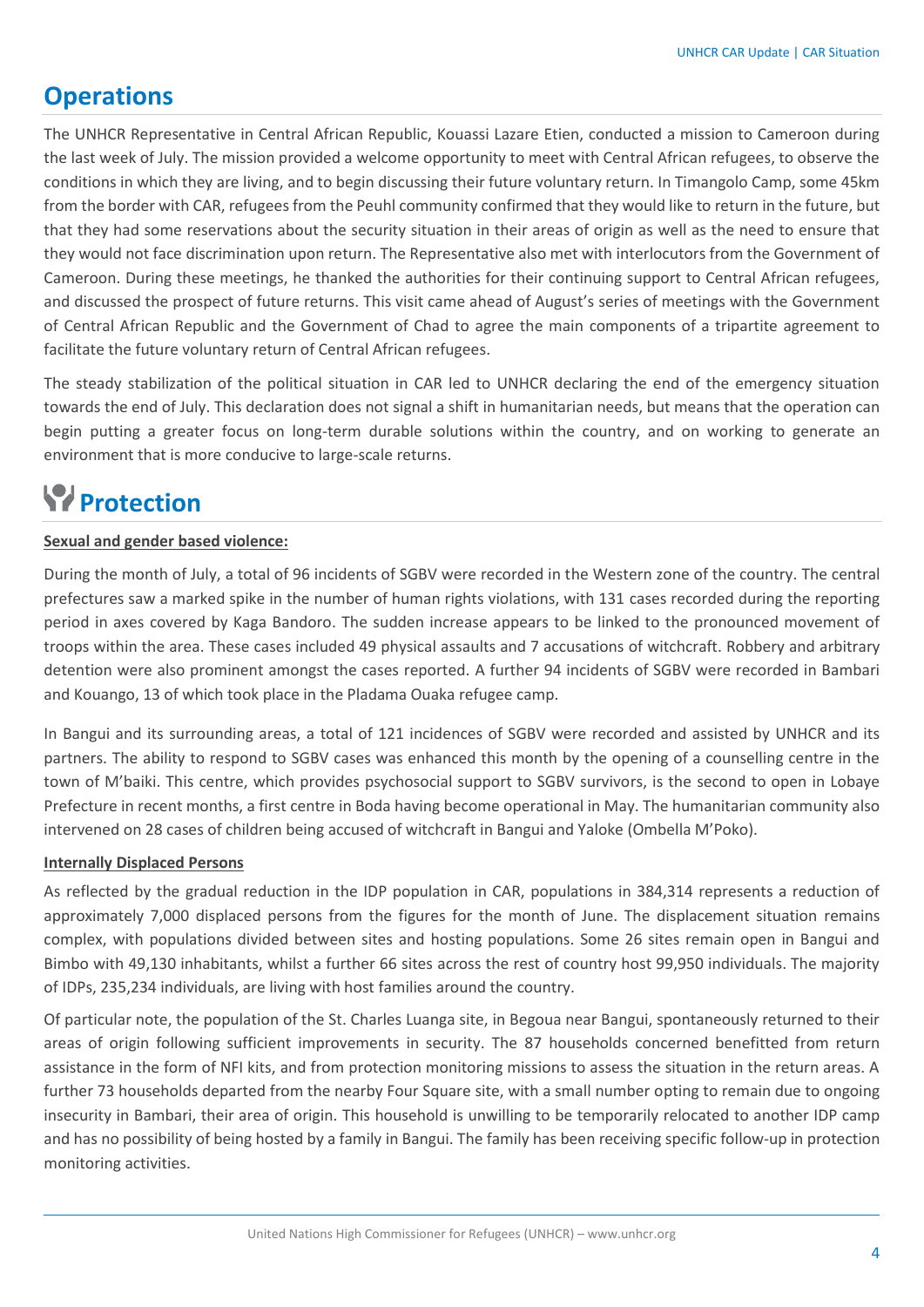#### **Refugee Outflows**

Despite the broader outlook improving, the violence that flared up during mid-June in Ngaoundaye, Ouham Pende had profound effects in July. Sparked by disagreements between Peuhl herders and local Arab businessmen in mid-June, the fighting spiralled when ex-Seleka and anti-Balaka groups also became embroiled in the dispute. The situation somewhat stabilised as July wore on, but not until more than 6,000 people had fled the country. The majority, 5,643, of those seeking refuge outside the country, crossed into adjacent areas of Chad, whilst a further 555 fled westwards into Cameroon.

#### **Refugees**

During July, UNHCR took further steps to increase its footprint in Bambouti. A joint mission by UNHCR and the National Commission for Refugees, which began on 10 June, was concluded at the beginning of the month. The mission undertook individual registration, revealing a population of 4,058 individuals (1,686 households). UNHCR CAR is maintaining regular contact with its sister operation in South Sudan in case the prevailing insecurity leads to new refugee influxes to Bambouti.

Since the arrival of the influx to Bambouti, UNHCR and other humanitarian actors have carried out multiple assessments in the initial stages, identifying immediate concerns from Sustainable Nutrition, Health, WASH, Shelter, Education, and Logistics. Urgent assistance was delivered: emergency shelter was provided in the form of plastic sheeting, kitchen sets, and plastic mattresses for sleeping. The provision of adequate drinking water remains an urgent priority.

By late July, UNHCR had created a Field Office in Bambouti, solidifying its presence in the area and working to improve the protection environment. Partnerships have been agreed with two NGOs – JUPEDEC and Vision to Change the World – responsible respectively for distribution activities and for Health and WASH.

Meanwhile the insecurity in the border area coupled with the withdrawal of UPDF from this location may expose refugees to cross-border attacks and harassment from LRA. UNHCR has also been facing difficulties in deploying staff to Bambouti, and those on the ground are often unable to depart until long after the planned date. The office is now contemplating a relocation to Obo which would bring the refugees to a place in which basic services and security forces are present.

#### **Returnees**

The month of July saw a new wave of returns from Chad. The returnee families settled in Moyenne-Sido, a site for relocated households. The new arrivals benefitted from protection monitoring but partner INTERSOS ensured that they were registered, bringing the total number of returnees arriving in the district since the beginning of the year to 112 households (440 individuals). Across the country, a total of 6,597 Central African refugees have returned to the country during 2016, the vast majority of whom (6,588) have done so spontaneously.

#### **Reintegration**

During the last week of July, UNHCR Protection staff undertook a mission to assess sustainable return and reintegration in Lobaye prefecture. The mission saw a stark contrast in the capacity for sustainable return in urban centres such as Boda, versus that in the surrounding villages. Staff observed that the majority of those returning to Boda had been displaced over the border into neighbouring Cameroon and Chad, whilst those from nearby villages had been displaced to local urban centres.

Prospects of return to villages remain slim for the moment, since the rural areas have suffered from a comparatively higher level of destruction than has been seen in the urban areas. Many families fled villages seeking relative safety in Boda, and rented properties during their stay there. The return of those families originating from Boda has therefore driven many of the temporary inhabitants into secondary displacement. When asked whether they would be willing to return to their villages, many cited not just the structural damage to their homes but also a perception that the rest of the community is not willing to welcome them back. This year to date, a total of 405 individuals (approximately 81 families) have returned to their villages in Lobaye Prefecture.

#### **Housing, Land and Property rights issues**

The occupation of civil property by armed groups remains a pressing issue in Kaga-Bandoro, with the political situation leading to the problem becoming ever more entrenched. Alongside its partner NRC, UNHCR continues to advocate on